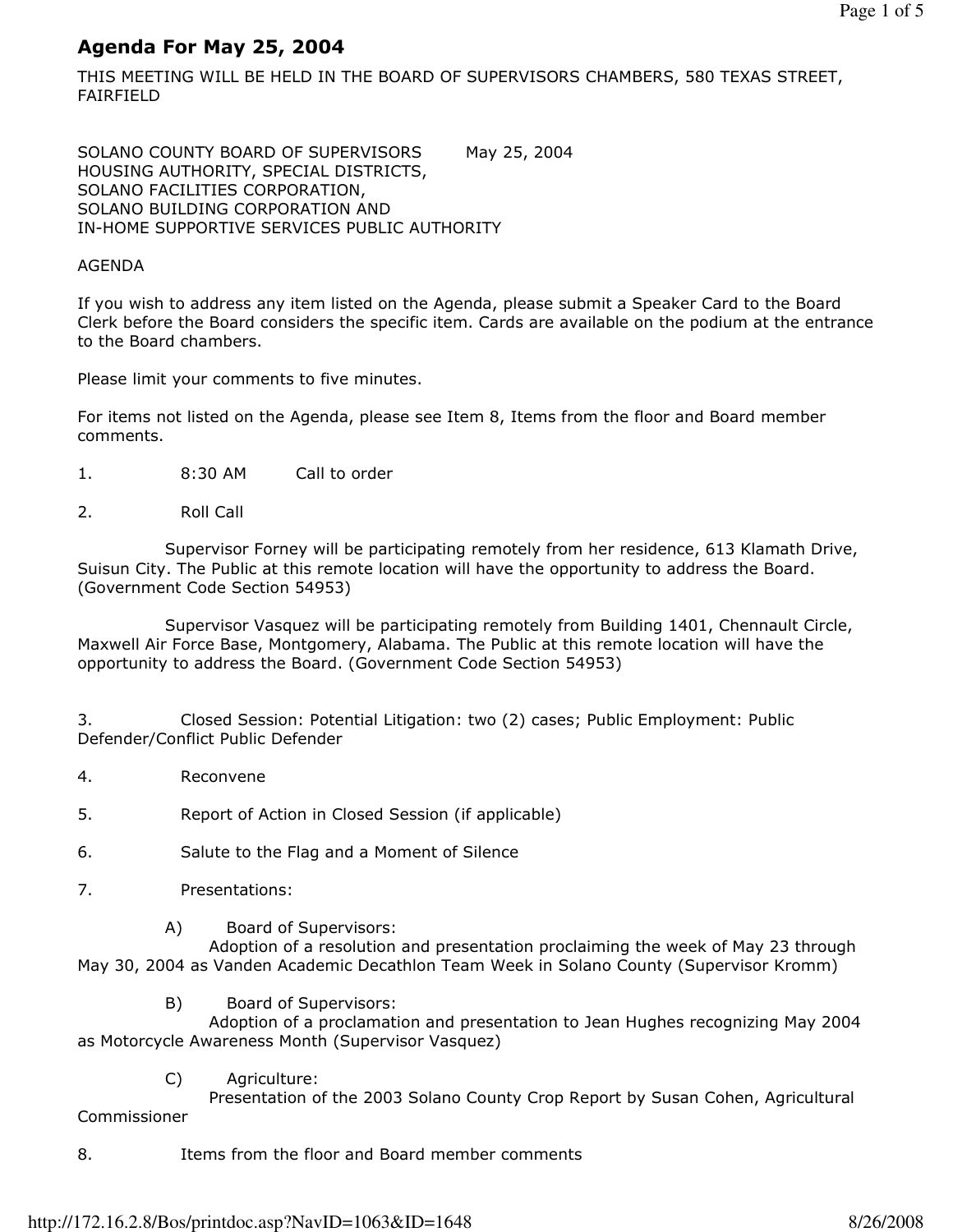This is your opportunity to address the Board on a matter not listed on the Agenda, but it must be within the subject matter jurisdiction of the Board. Please submit a Speaker Card before the first speaker is called and limit your comments to five minutes.

- 9. Additions to or Deletions from the Agenda
- 10. Public Comment on Consent Calendar

Each speaker shall have 5 minutes to address any or all items on the Consent Calendar.

- 11. Approval of the Agenda
- 12. Approval of Consent Calendar

The Board considers all matters listed under the Consent Calendar to be routine and will adopt them in one motion. There will be no discussion on these items before the Board votes on the motion unless Board members request specific items be discussed and/or removed from the Consent Calendar.

CONSENT CALENDAR

## GENERAL GOVERNMENT

13. Clerk of the Board of Supervisors:

 Approval of Minutes: Board of Supervisors April 27, 2004; In-Home Supportive Services Public Authority April 27, 2004

## 14. Auditor-Controller:

 Adoption of a resolution establishing the countywide appropriation limit of \$362,386,052 for FY2004-05

## 15. County Administrator's Office:

A) Second reading for adoption of an ordinance amending Chapters 4, 6.3, 6.5, 11 and 19 of the Solano County Code relating to user fees for County departments and offices

B) Approval of a contract for the period of July 1, 2004 through June 30, 2008 between First 5 Solano Children and Families Commission and Fairfield/Suisun Unified School District for Anna Kyle Elementary School Readiness Services in an amount not to exceed \$837,044

## 16. General Services:

 A) Approval of a lease agreement with Yarbrough Trust for Health and Social Services Department warehouse space at 815 Chadbourne Road, Fairfield, from October 1, 2004 through September 30, 2009 at a cost of \$93,966 annually; authorize the County Administrator to sign any lease extensions

 B) Approval of a lease agreement with 88/12, a California Limited Partnership, to provide office space for the Department of Child Support Services at 431 and 435 Executive Court North, Fairfield, from July 1, 2004 to November 30, 2009 at an annual cost of \$498,701; authorize the County Administrator to sign lease agreement and any amendments

## 17. Human Resources:

 Approval of a side letter agreement with SEIU, Local 1280, increasing salary range of Accounting Clerk III to 4.75% above Accounting Clerk II and increasing salary range of Accounting Technician to 4.75% above Accounting Clerk III to comply with minimum promotional percent increase provided for in the MOU

## 18. Treasurer/Tax Collector/County Clerk:

 A) Approve a Resolution and Form of Note providing for issuance and sale of 2004 Tax and Revenue Anticipation Notes in an amount not to exceed \$12,000,000 for the Fairfield-Suisun Unified School District

 B) Approve a Resolution and various documents to provide for the issuance of \$55,000,000 in General Obligation Bonds for the Fairfield-Suisun Unified School District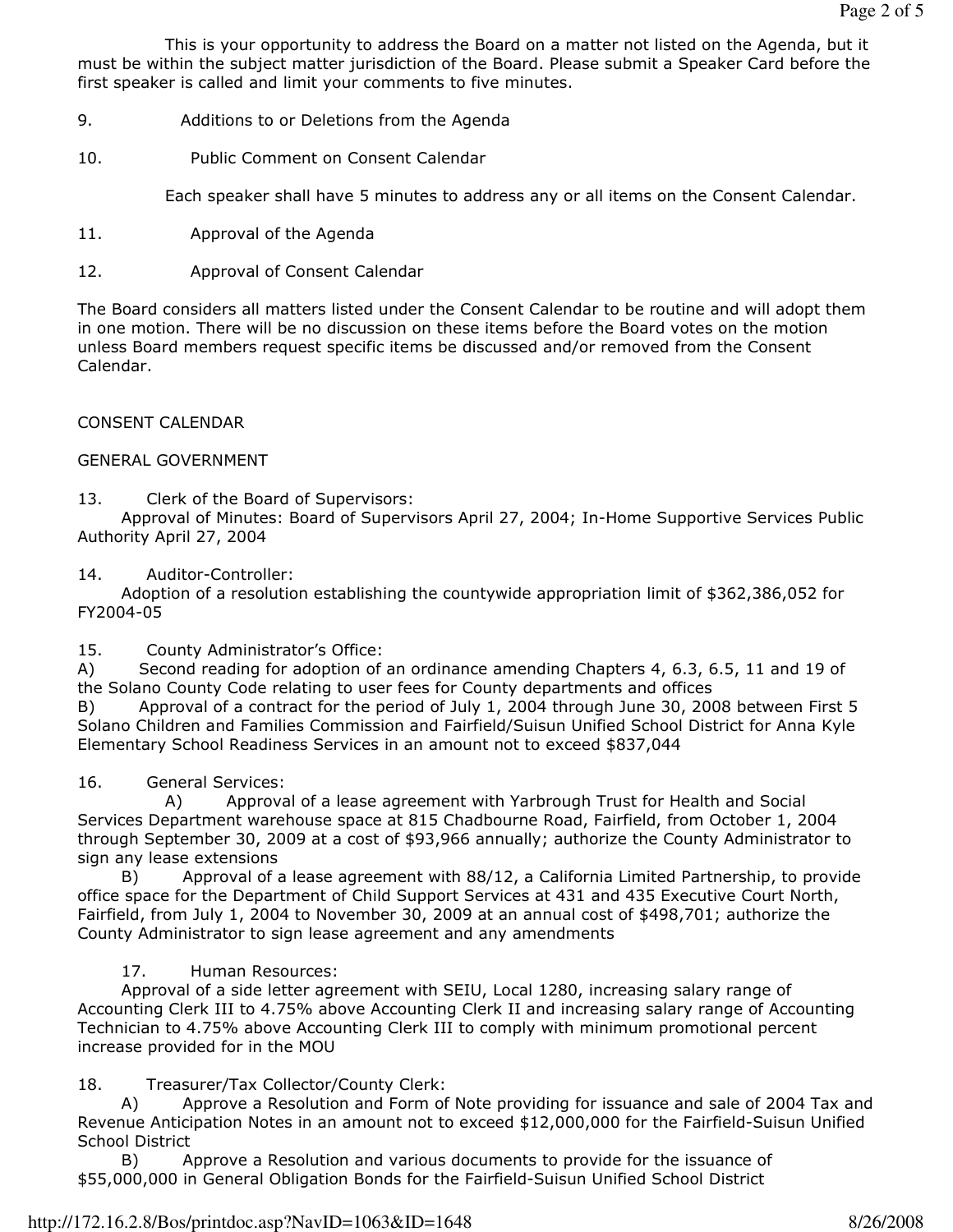C) Authorize Benicia Unified School District, Dixon Unified School District, Travis Unified School District, and Vacaville Unified School District to participate in the California Schools Cash Reserve Program Authority 2004 Pool Bonds for the purpose if issuing 2004 Tax and Revenue Anticipation Notes (TRANS)

HEALTH AND SOCIAL SERVICES:

19. Health and Social Services:

 Approve a letter to the County Medical Services Program (CMSP) Governing Board expressing support of the application by the Partnership Healthplan of California to be selected as the Statewide Health Plan Administrator for all CMSP counties

# CRIMINAL JUSTICE

# 20. Probation:

 A) Adoption of a resolution amending the Allocation List to delete 3.0 FTE vacant Senior Deputy Probation Officer positions

 B) Adoption of a resolution authorizing the Chief Probation Officer to submit an application to the U.S. Bureau of Justice Assistance to receive funding through the Consolidated Appropriation Act of 2004 in a maximum amount of \$98,498 and execute said agreement for enhanced supervision of high risk domestic violence offenders for the period of July, 2004 through September, 2005; adoption of a resolution amending the Allocation List to add 1.0 FTE Deputy Probation Officer (limited term to September 30, 2005)

21. District Attorney:

 Adoption of a resolution amending the Allocation List to add 1.0 FTE Collections Officer and 1.0 FTE Accounting Clerk 1, both Limited Term to June 30, 2006 to staff the Department's Bad Check Restitution Program

LAND USE/TRANSPORTATION

22. Transportation:

 Approve a Notice of Completion for the Nut Tree Airport Utility Project, completed by Steiny and Company for a final cost of \$84,308

OTHER: None

SPECIAL DISTRICTS GOVERNED BY THE BOARD OF SUPERVISORS: None

## SCHEDULED CALENDAR

- 23. Rescheduled Consent Items: (Items pulled from Consent Calendar above)
- A) E)
- B) F)
- C) G)
- D) H)

# GENERAL GOVERNMENT

24. County Administrator's Office:

Consider approval of various Pension Obligation Bond documents detailed in the staff report; approve the bond structure; approve the establishment of a Pension Funding Advisory Committee; approve the establishment of a Pension Funding Stabilization Fund and parameters for use of the Fund

25. Treasurer/Tax Collector/County Clerk:

Consider approval of a Resolution, Purchase Agreement, Form of Indenture (on file with the Clerk) and Form of Note authorizing the issuance of Tax and Revenue Anticipation Notes (TRANS) and participation in the California Communities Cash-Flow Financing Program in an amount not to exceed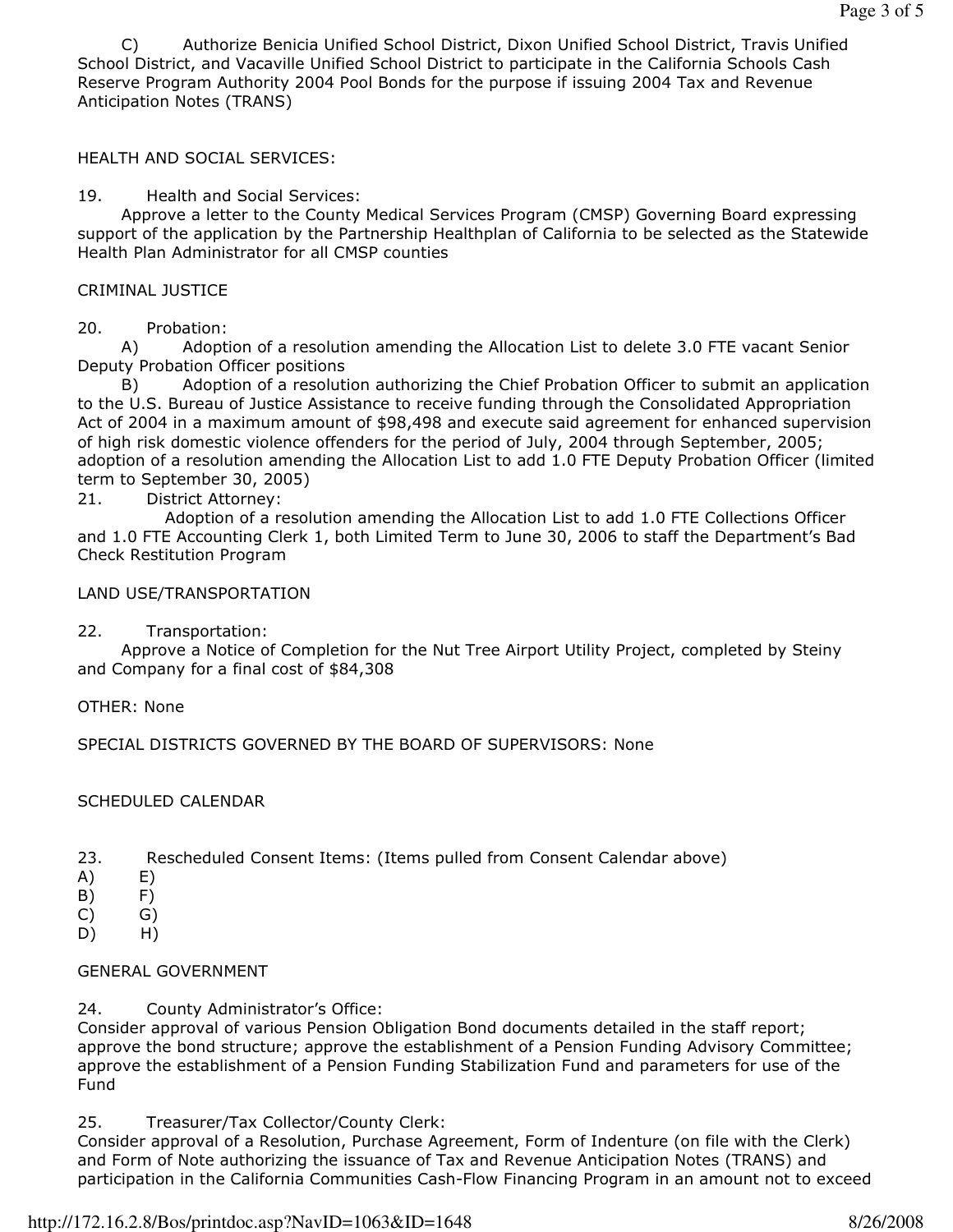\$25,000,000; authorize the County Administrator to execute the necessary documents to complete the transaction

26. County Counsel:

 First reading of an ordinance repealing Solano County Code Chapter 14, Licenses, and adopting a new Chapter 14, Business Licenses, repealing Chapter 14.3, Massage Establishment, and adopting a new Chapter 14.3, Massage Permits, and adding Section 24 to Chapter 18 regulating the operation of businesses on Solano County property (waive reading of the ordinance by majority vote)

# 27. Human Resources:

 Conduct second reading for adoption of an ordinance to amend the California Public Employee's Retirement System (CalPERS) contract to provide 3%@50 Full Formula for County Peace Officers in the classification of Deputy Sheriff, Sergeant Sheriff, Lieutenant Sheriff, Captain Sheriff, Undersheriff and Sheriff (waive reading of the ordinance by majority vote)

# 28. Chief Information Officer/Registrar of Voters:

 Receive a report from the Chief Information Officer on voting systems options and provide the Registrar of Voters with direction for the conduct of the November 2004 General Election

HEALTH AND SOCIAL SERVICES: None

CRIMINAL JUSTICE: None

LAND USE/TRANSPORTATION: None

OTHER: None

# MISCELLANEOUS ITEMS

29. Appointments/Resignations to Boards and Commissions:

Board of Supervisors:

 Consider Board of Supervisors appointment of Representative and Alternate to the Association of Bay Area Governments (ABAG) Executive Board

30. Adjourn:

# MEETING CALENDAR

| 5/21                                                      | 8:00 a.m.               | Workforce Investment Board of Solano County, Solano Office of |
|-----------------------------------------------------------|-------------------------|---------------------------------------------------------------|
| Education, 5100 Business Center Dr., FF                   |                         |                                                               |
| 5/25                                                      | 5:30 p.m.               | Vallejo Sanitation and Flood Control, 444 Santa Clara St.,    |
| Vallejo                                                   |                         |                                                               |
| 5/26                                                      | $4:00 \text{ p.m.}$     | Local Mental Health Board, 275 Beck Ave., FF                  |
| 5/27                                                      | $6:30$ p.m.             | Delta Protection Commission, Jean Harvie Community Center,    |
| 14273 River Road, Walnut Grove                            |                         |                                                               |
| 6/1                                                       | 9:00 a.m.               | Board of Supervisors, Board Chambers, 580 Texas St., FF       |
| 6/1                                                       | 6:30 p.m.               | Solano County Children and Families Commission, 2101 Courage  |
| Dr., Health & Human Services Center Multipurpose Room, FF |                         |                                                               |
| 6/1                                                       | 6:30 p.m.               | Solano County SIDS Advisory Committee, 300 Hospital Drive,    |
| Executive Conference Rm., Vallejo                         |                         |                                                               |
| 6/2                                                       | $9:30$ a.m.             | BAAQMD, 939 Ellis St., San Francisco                          |
| 6/2                                                       | Noon                    | Childrens Alliance, Joseph Nelson Community Center, Suisun    |
| 6/2                                                       | $1:00 \; \mathrm{p.m.}$ | ABAG Regional Planning Committee, MetroCenter Auditorium,     |
| 101 Eighth St., Oakland                                   |                         |                                                               |
| 6/3                                                       | $10:00$ a.m.            | Solano County Zoning Administrator, Environmental             |
| Management, 470 Chadbourne Rd., 2nd Floor, FF             |                         |                                                               |
| 6/3                                                       | 1:00 p.m.               | BCDC, MetroCenter Auditorium, 101 Eighth St., Oakland         |
| 6/3                                                       | 7:00 p.m.               | Solano County Planning Commission, Board of Supervisors       |
| Chambers, 580 Texas St., FF                               |                         |                                                               |